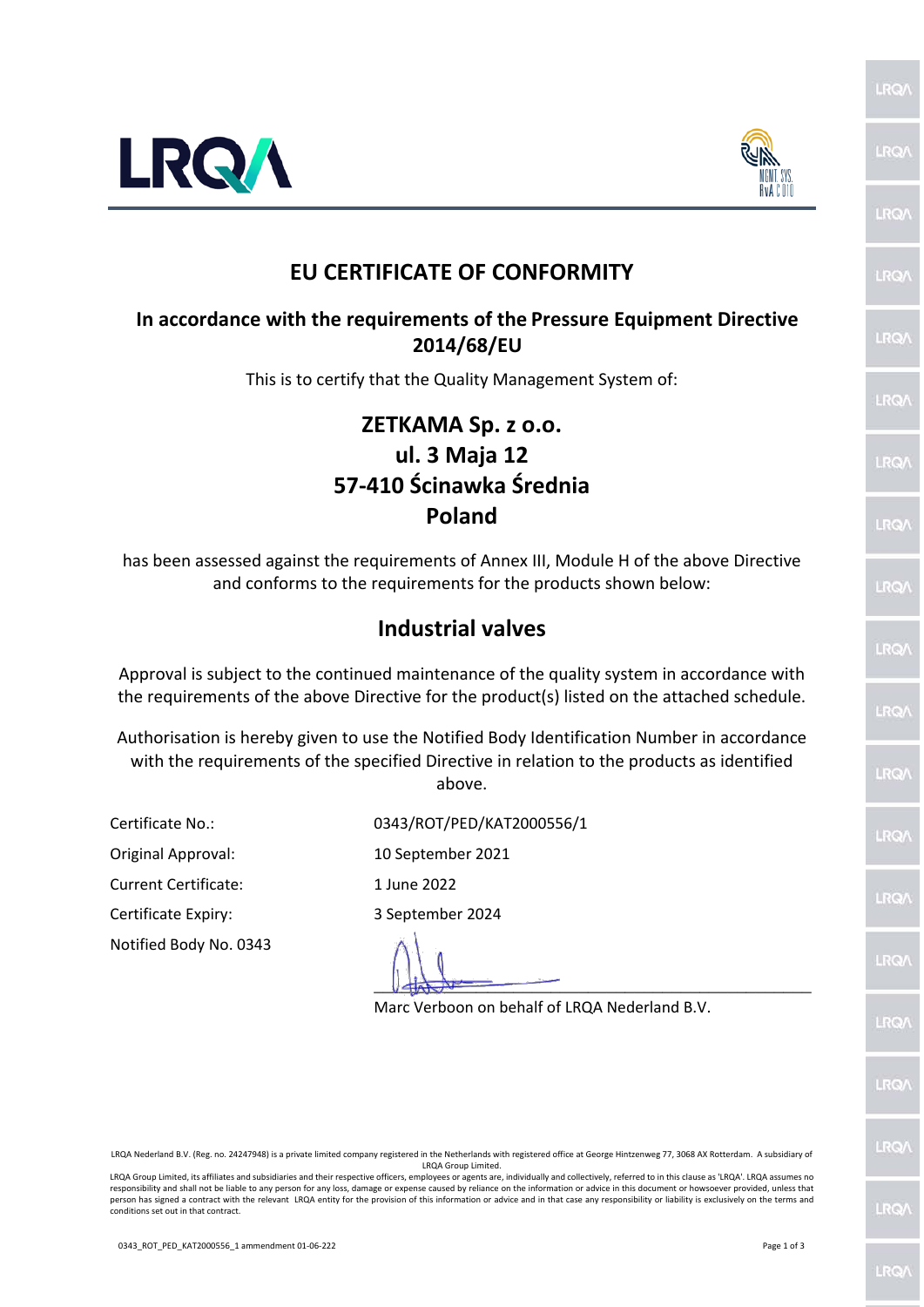

Product(s)

fig. 287-297 fig. 821-827

Steel cast valves PN 40:

**High pressure valves:** 

fig. 118, 119 (Gate valves)

fig. 820, 826 (Strainers)

fig 271 (Stop check valves)

Applicable materials grades:

fig. 257, 258 (Quick closing valves)

fig. 215-217 (manual and driver operated)

fig. 234-237 (manual and driver operated)

 $DN:$  > 25 - 350 Max. Working Pressure: 500 (bar)

 $DN:$  > 25 - 350 Max. Working Pressure: 500 (bar)

DN: > 25 - 350 Max. Working Pressure: 250 (bar)

 $DN:$  > 25 - 150 Max. Working Pressure: 320 (bar)

DN: > 25 - 150 Max. Working Pressure: 40 (bar)

 $DN:$  > 25 - 450 Max. Working Pressure: 500 (bar)

DN: > 25 - 400 Max. Working Pressure: 320 (bar)

DN: > 25 - 32 Max. Working Pressure: 70 (bar)

fig. 276, 302, 307 (Swing check valves)

fig. 287, 297, 288, 298, 299 (Check valves)

fig. 215, 217, 234, 237, 216, 235, 214, 219, 203, 201 (Globe valves)

fig. 215, 216, 217, 234, 235, 237, 214, 219 (Screw down non-return valves)



Location

 $1, 2, 3, 4$ 

3



**RO** 

LRO/

**RQ/** 

**IRQ** 

**LRQ/** 

LRQ/

LRQ/

**IRQ** 

LRQ/

**IRQ** 

LRQ/

**RO** 

LRO/

RO

**IRQ** 

**RO** 

**LRQ** 



LRQA Nederland B.V. (Reg. no. 24247948) is a private limited company registered in the Netherlands with registered office at George Hintzenweg 77, 3068 AX Rotterdam. A subsidiary of **LROA Group Limited** LRQA Group Limited, its affiliates and subsidiaries and their respective officers, employees or agents are, individually and collectively, referred to in this clause as 'LRQA'. LRQA assumes no

A 105, GP240GH, P245GH, P250GH, P265GH, P280GH, P285QH, P355GH, P355NH,

G17Mn5, G20Mn5, G20Mo5, 16Mo3, G17CrMo5-5, 13CrMo4-5, G17CrMo9-10,

**CERTIFICATE SCHEDULE** 

0343/ROT/PED/KAT200556/1

In accordance with the requirements of the Pressure Equipment Directive 2014/68/EU

conditions set out in that contract.

Page 2 of 3